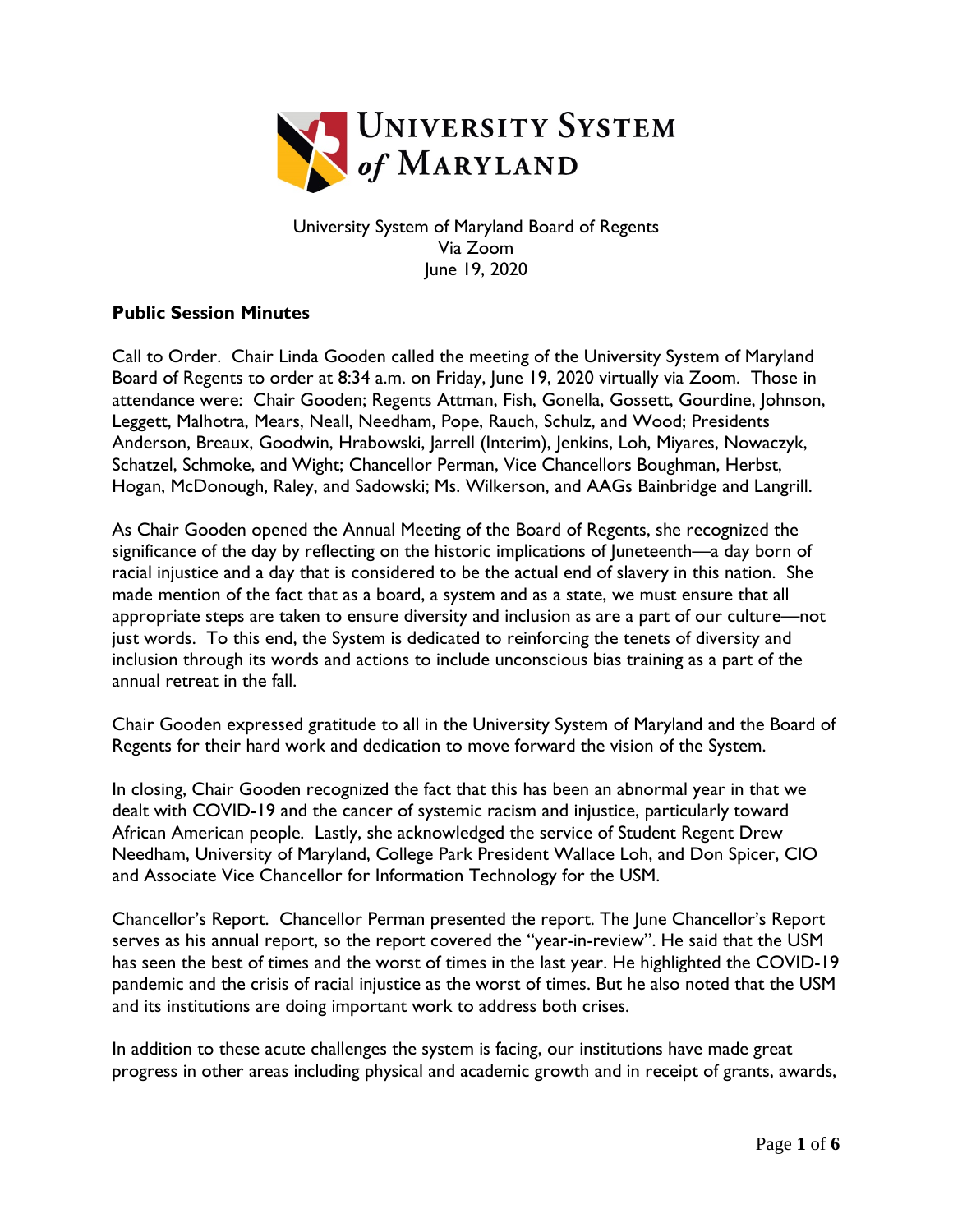and gifts. He also highlighted the many accolades our institutions and our people have received in the last year.

He ended by noting the transitions that the USM went through in the past year, including his appointment as Chancellor, the addition of Regents Schulz, Gonella, Malhotra, Mears, and Needham, as well as interim President Jarrell and Presidents Jenkins and Pines. He thanked President Loh for his service to UMCP and the system.

- 1. Report of Councils
	- a. Council of University System Staff (CUSS). Dr. Shishineh presented the report, relating that 128 nominations were reviewed, and nine finalists were submitted to the Board for approval; an Annual Shared Governance Survey was conducted, and the results were compiled and distributed. They 126 responses, including responses from representatives at all 12 institutions. Additionally, Dr. Shishineh was appointed to represent CUSS on the USM Return to Campus Advisory Group.
	- b. Council of University System Presidents (CUSP). Dr. Breaux presented the report, stating that the council's focus was responding to and mitigating any threat of outbreak on the campuses. She also indicated that as the Governor moves forward with phased re-opening of the state, CUSP has turned its attention to planning for the safe return of students, faculty, and staff to the campuses and regional centers for the fall semester.
	- c. University System of Maryland Student Council (USMSC). Mr. Forrest presented the report, indicating that students across the System continue to be encouraged by the inclusion of shared governance in conversations around COVID-19 planning and preparations, and the Council would like to urge that these shared governance entities continue to be included and involved in these conversations as we transition into the summer and the Fall semester. They also held their elections for next year and the new USMSC President will be Annie Rappeport, a graduate student at UMCP; and Bernetta Reese, an undergraduate student at UMGC, will serve as the next Vice President of Undergraduate Affairs for the USMSC.
	- d. Council of University System Faculty (CUSF). Dr. Kauffman presented the report, stating that they held a meeting in May where they discussed one of several scenarios for students returning to fall semester. Their June meeting focused on updating faculty on the reentry plans for fall semester. Additionally, they elected a new chair, Elizabeth Brunn from the University of Maryland Global Campus and Jay Zimmerman from Towson University as vice chair. The Educational Policy Committee of CUSF worked diligently on BOR policy recommendations to the BOR regarding BOR Policy III-1.00 and 1.02. Lastly, two surveys were conducted— Survey of Institutional Support for Senate Chairs and Survey of Institutional Support for CUSF Council Members.
- 2. Consent Agenda. The Consent Agenda was presented to the regents by Chair Gooden. She asked if there were any items on the agenda that should be removed for further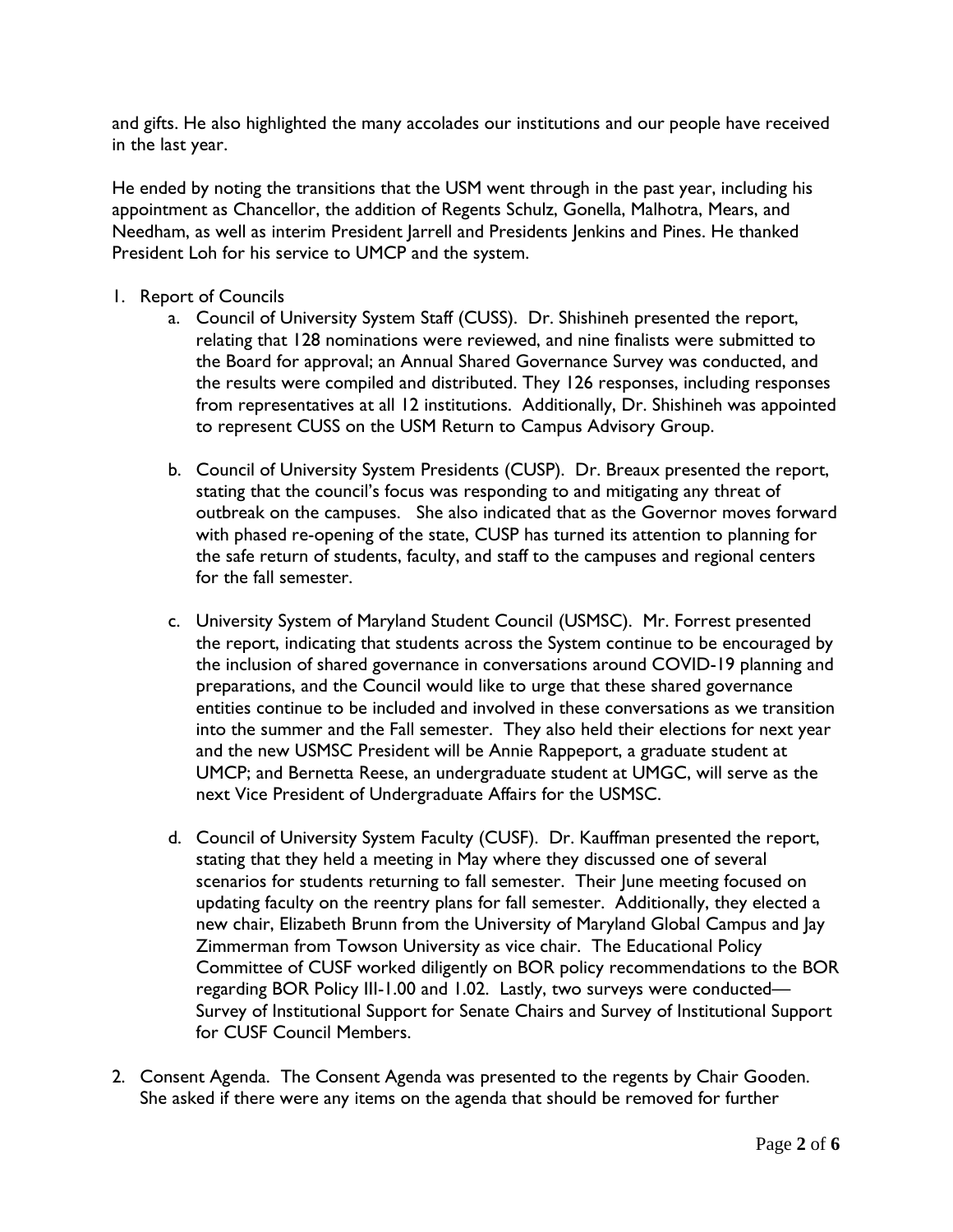discussion. There were no requests to remove any items; therefore, Chair Gooden moved, and Regent Attman seconded the motion to accept the consent agenda; it was unanimously approved. The items included were:

- a. Committee of the Whole
	- i. Approval of meeting minutes from May 1, 2020 Public and Closed Sessions (action)
	- ii. Approval of meeting minutes from Special Board Meetings Public and Closed Sessions (action)
		- 1. May 11, 2020
		- 2. May 26, 2020
	- iii. Revision to USM BOR Policy III-6.00 Policy on Academic Transcripts and Financial Aid Records (action)
	- iv. Technical amendment to USM BOR Policy VII 3.10 Policy on Employee Development for Nonexempt and Exempt Staff Employees (action)
	- v. Technical amendment to USM BOR Policy VII-9.50 Policy on Temporary Assignments and Acting/Interim Appointments for Regular Status Nonexempt and Exempt Staff Employees (action)
- b. Committee on Education Policy and Student Life
	- i. Approval of meeting minutes from May 5, 2020 Public Session (action)
	- ii. New Academic Program Proposals (action)
		- 1. Bowie State University: Master of Education in Culturally-Responsive Teacher Leadership
		- 2. Frostburg State University: Bachelor of Science in Life-Cycle Facilities Management
		- 3. Salisbury University: Bachelor of Science in Integrated Science
		- 4. Towson University: Master of Science in Athletic Training
		- 5. University of Baltimore: Bachelor of Science in Cyber Forensics
		- 6. University of Maryland, Baltimore: Master of Science in Global Health
		- 7. University of Maryland, Baltimore: Master of Science in Vulnerability and Violence Reduction
	- iii. Update: Diversification of the Faculty (information)
	- iv. 2020-2021 EPSL Agenda Brainstorming (information)
- c. Committee on Economic Development and Technology Commercialization
	- i. Approval of meeting minutes from May 5, 2020 and June 4, 2020 Public Sessions (action)
- d. Committee on Advancement
	- i. Approval of meeting minutes from May 13, 2020 Public and Closed Sessions (action)
- e. Committee on Governance and Compensation
	- i. Approval of meeting minutes from May 13, 2020 and June 4, 2020 Public and Closed Sessions (action)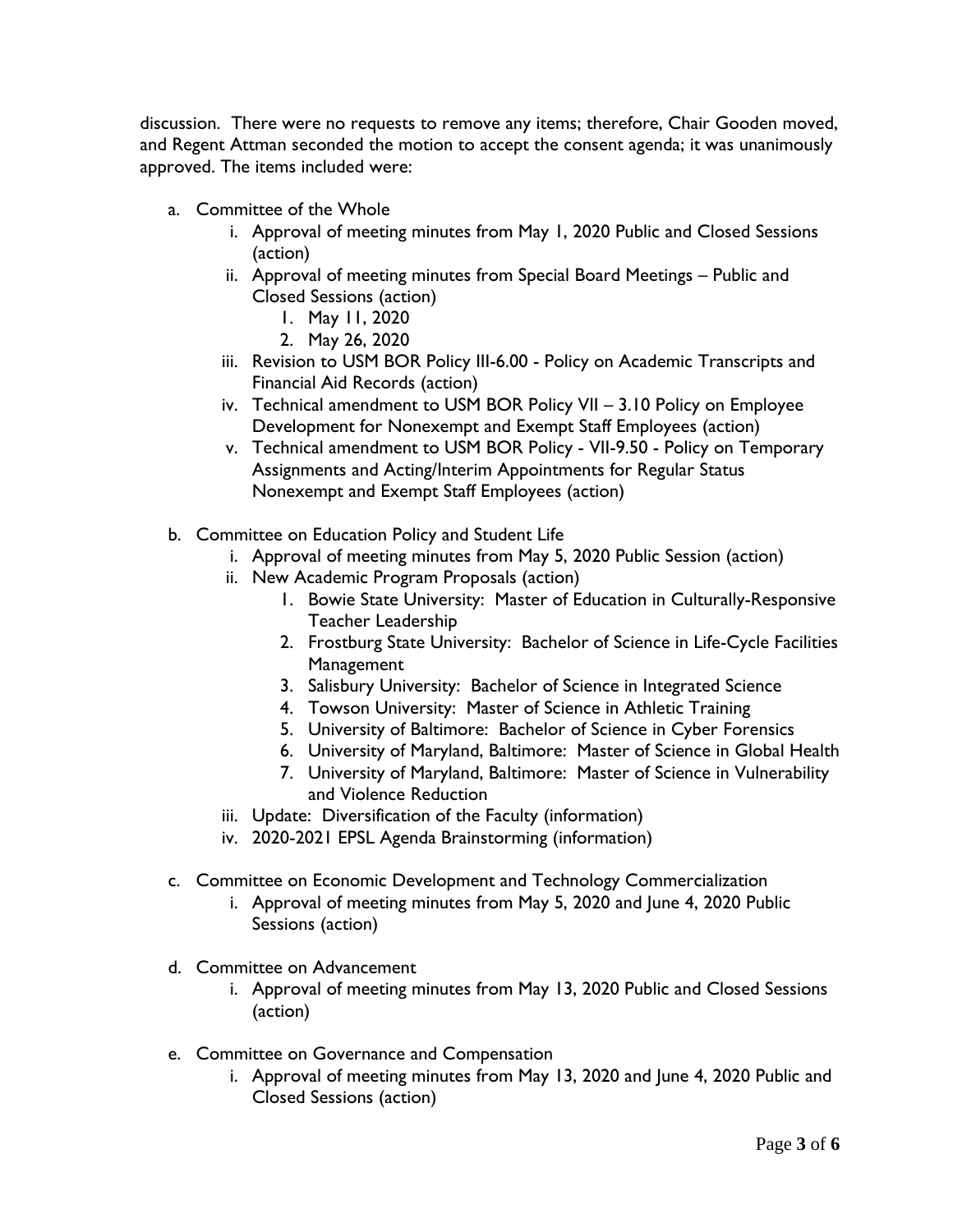- ii. Technical Amendments:
	- 1. Policy VII- 5.10: Policy on Associates of the Chancellor and Presidents (action)
	- 2. Policy VII-10.00: Policy on Board of Regents Review of Certain Contracts and Employment Agreements (action)
- f. Committee on Audit
	- i. Approval of meeting minutes from June 3, 2020 Public and Closed Sessions (action)
- g. Committee on Finance
	- i. Approval of meeting minutes from June 10, 2020 Public Session (action)
	- ii. Proposed FY 2021 Contract between the University of Maryland, Baltimore and the University of Maryland Medical System Corporation (action)
	- iii. University System of Maryland: 42nd Bond Resolution—Auxiliary Facility and Tuition Revenue Bonds (action)
	- iv. University System of Maryland: Auxiliary Project Maturity Extension and Official Intent Resolution on Reimbursement of System Cash Balances Spent on Revenue Bond-Authorized Projects (action)
	- v. Biennial Exempt Market Salary Survey Report Exempt Salary Structure Adjustment for FY 2021-2022 (action)
	- vi. University of Maryland, College Park: Amendment to Sale of Land to Core Campus Manager, LLC (action)
	- vii. University of Maryland, Baltimore: Notice of Emergency Procurement (information)
	- viii. 2020 USM Dashboard Indicators (information)
	- ix. Board Statement of Values and Expectations on Collaboration and Cooperative Efforts in Acquiring and Implementing New Information Technology and Upgrading Business Processes—Status Update (information)
- 3. Review of Items Removed from Consent Agenda
- 4. Committee Reports
	- a. Committee of the Whole Chair Gooden Chair Gooden

- i. Proposed Dates for 2021-2022 Full Board Meetings (action). Regent Attman moved and Regent Mears seconded the approval of the proposed dates for 2021-2022 Full Board meetings. The motion was unanimously approved.
- ii. Resolutions and Certificate of Appreciation (action). Chair Gooden moved for the approval of three resolutions. (Regent Attman seconded; and the motion was unanimously approved.)
	- 1. Regent Drew Needham
	- 2. President Wallace Loh
	- 3. Don Spicer
- iii. Resolution of the Board of Regents of the University System of Maryland Authorizing Furloughs and Temporary Salary Reductions of Employees for FY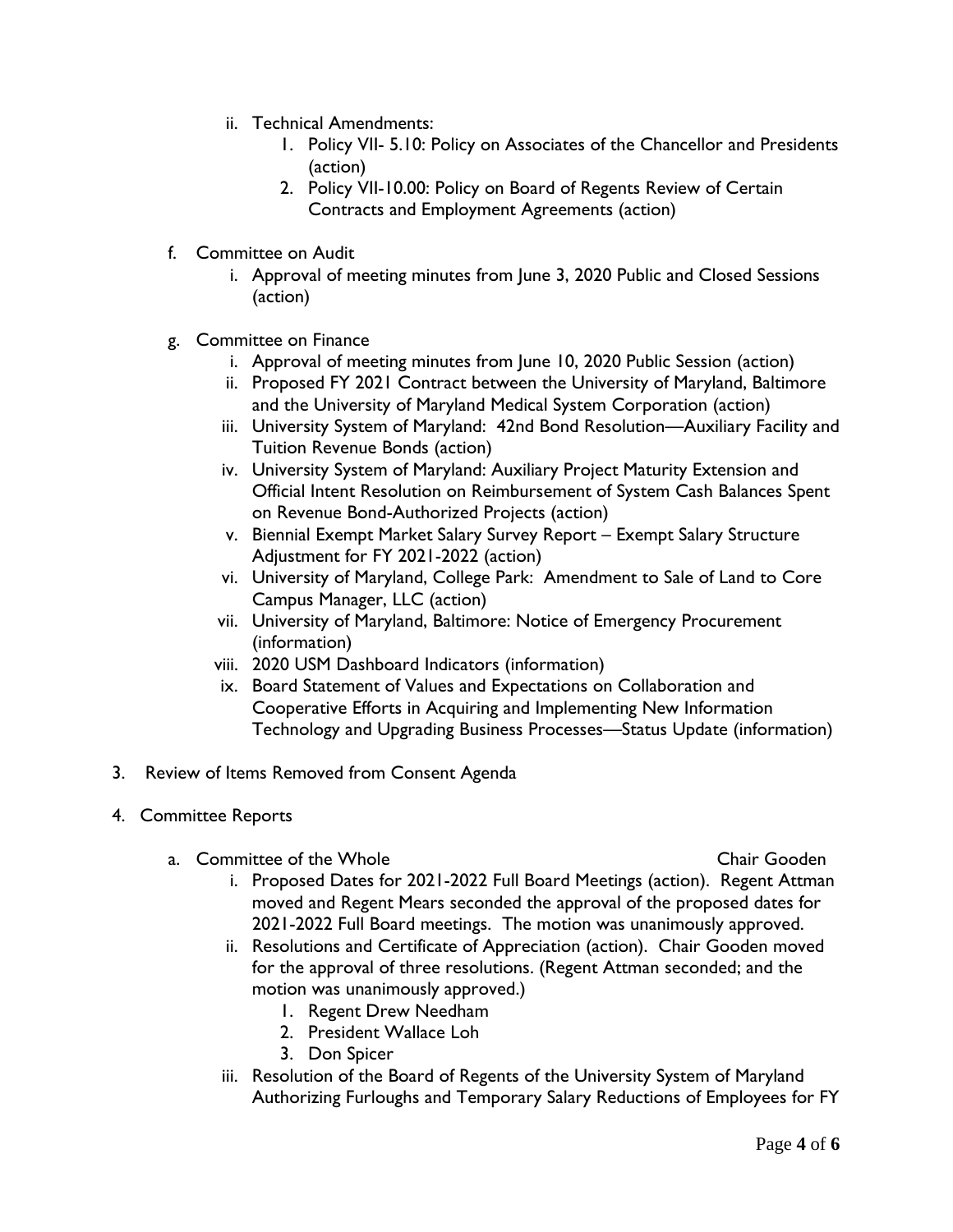2021 (action). Vice Chancellor Herbst presented information concerning Authorizing Furloughs and Temporary Salary Reductions of Employees for FY 2021. Chair Gooden moved for the adoption of the resolution authorizing the presidents of the institutions, following review by the Chancellor and in consultation with appropriate employee organizations, to develop and implement an employee furlough and temporary salary reduction plan for FY 2021 in accordance with conditions set forth in the resolution. (Regent Gossett seconded the motion; the motivation was unanimously approved.)

- iv. University of Baltimore Task Force (information). Regent Gossett presented information about the University of Baltimore Task Force, which has been convened to study UB's operation and teaching, research, and service missions.
- b. Committee on Finance **Regent Attman**

- i. University System of Maryland: University System of Maryland: FY 2021 Operating Budget (action). Regent Attman moved for the approval of the FY 2021 operating budget that was originally submitted, with the Chancellor authorized to make appropriate changes consistent with existing board policies and guidelines. Any such changes will be in consultation with and reported back to the Board. (Regent Gossett seconded the motion; the motivation was unanimously approved.)
- ii. University System of Maryland: FY 2021 Schedule of Tuition and Mandatory Fees (action). Regent Attman moved for the approval of the FY 2021 Schedule of Tuition and Mandatory Fees. (Regent Gossett seconded the motion; the motivation was unanimously approved.)
- iii. University System of Maryland: Self-Support Charges and Fees for FY 2021 (action). Regent Attman moved for the approval of the Self-Support Charges and Fees for FY 2021. (Regent Gossett seconded the motion; the motivation was unanimously approved.)
- iv. FY 2021 System Funded Construction Program Request (action). Regent Attman moved the approval of the FY 2021 System Funded Construction Program request with the conditions and authorized the Chancellor to make appropriate changes consistent with existing Board policies and guidelines. Any such changes will be reported to the Committee on Finance. (Chair Gooden seconded the motion; the motivation was unanimously approved.)
- c. Committee on Governance and Compensation The Regent Rauch i. Policy VII-5.01: Board of Regents Policy on Multi-Year Review of Presidents (action). Regent Gossett moved for the approval of Policy VII-5.01 – Board of Regents Policy on Multi-Year Review of Presidents. (Regent Wood seconded the motion; the motivation was unanimously approved.)